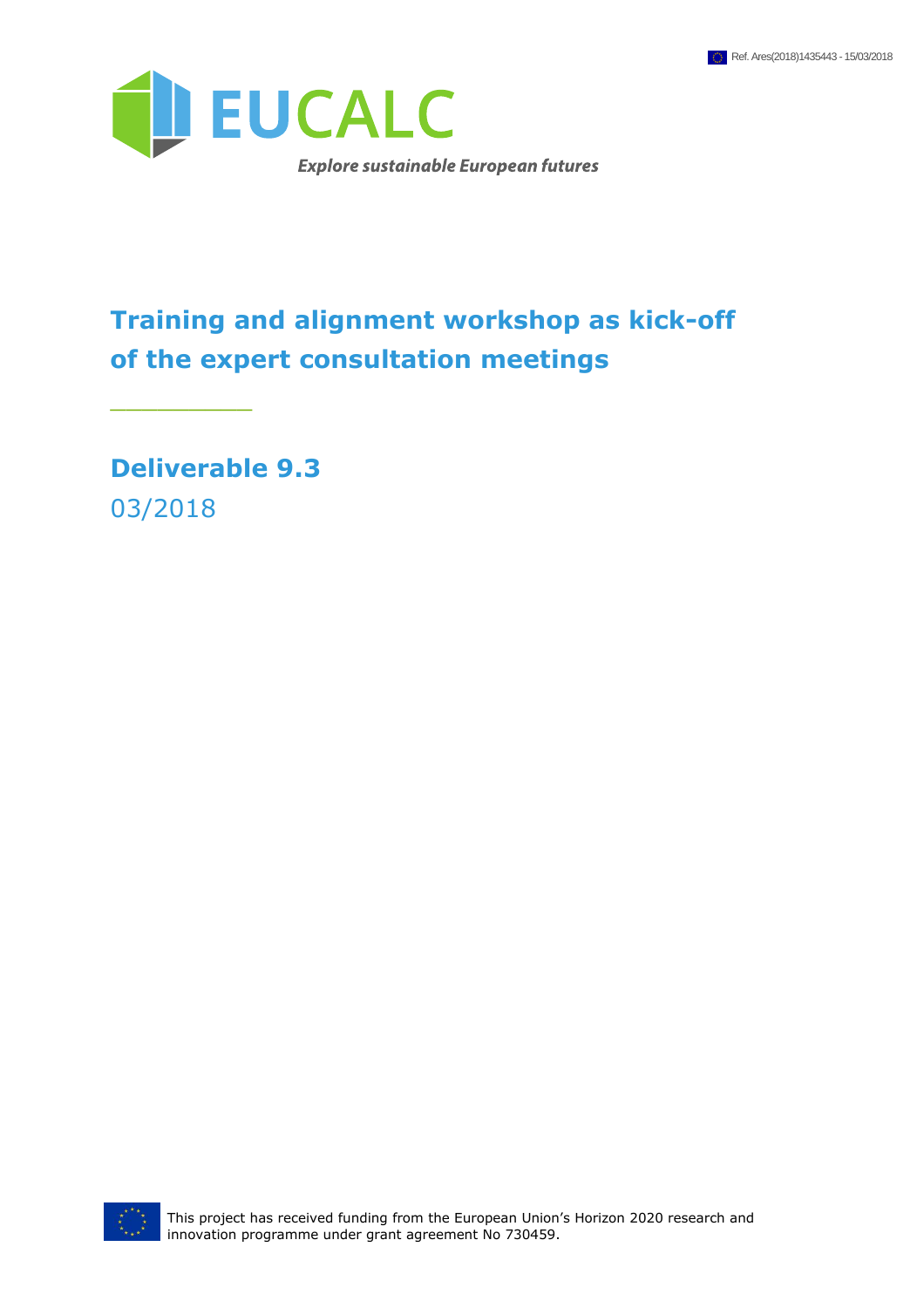

| <b>Project Acronym and</b><br><b>Name</b> | EU Calculator: trade-offs and pathways towards sustainable and<br>low-carbon European Societies - EUCalc |  |
|-------------------------------------------|----------------------------------------------------------------------------------------------------------|--|
| <b>Grant Agreement Number</b>             | 730459                                                                                                   |  |
| <b>Document Type</b>                      | Report                                                                                                   |  |
| <b>Work Package</b>                       | 9                                                                                                        |  |
| <b>Document Title</b>                     | Training and alignment workshop as kick-off of the expert<br>consultation meetings                       |  |
| <b>Main authors</b>                       | Ana Rankovic, Ivana Rogulj, Garret Tankosic-Kelly                                                        |  |
| <b>Partner in charge</b>                  | SEE Change Net                                                                                           |  |
| <b>Contributing partners</b>              | All partners                                                                                             |  |
| Release date                              | 19.03.2018.                                                                                              |  |
| <b>Distribution</b>                       | Public                                                                                                   |  |

#### **Short Description**

The report provides an overview of discussions and conclusions from the EUCalc training workshop, that took place in November 2017 in Vienna, Austria. The report reflects on and complements the work on stakeholder mapping and co-design workshops, published as Deliverable 9.2 and Deliverable 9.4, and aims at supporting the implementation of the EUCalc co-design process.

| <b>Quality check</b>   |              |  |  |  |
|------------------------|--------------|--|--|--|
| Name of reviewer       | <b>Date</b>  |  |  |  |
| Katja Firus, T6        | 7 March 2018 |  |  |  |
| Christiane Walter, PIK | 6 March 2018 |  |  |  |

#### **Statement of originality:**

This deliverable contains original unpublished work except where clearly indicated otherwise. Acknowledgement of previously published material and of the work of others has been made through appropriate citation, quotation or both.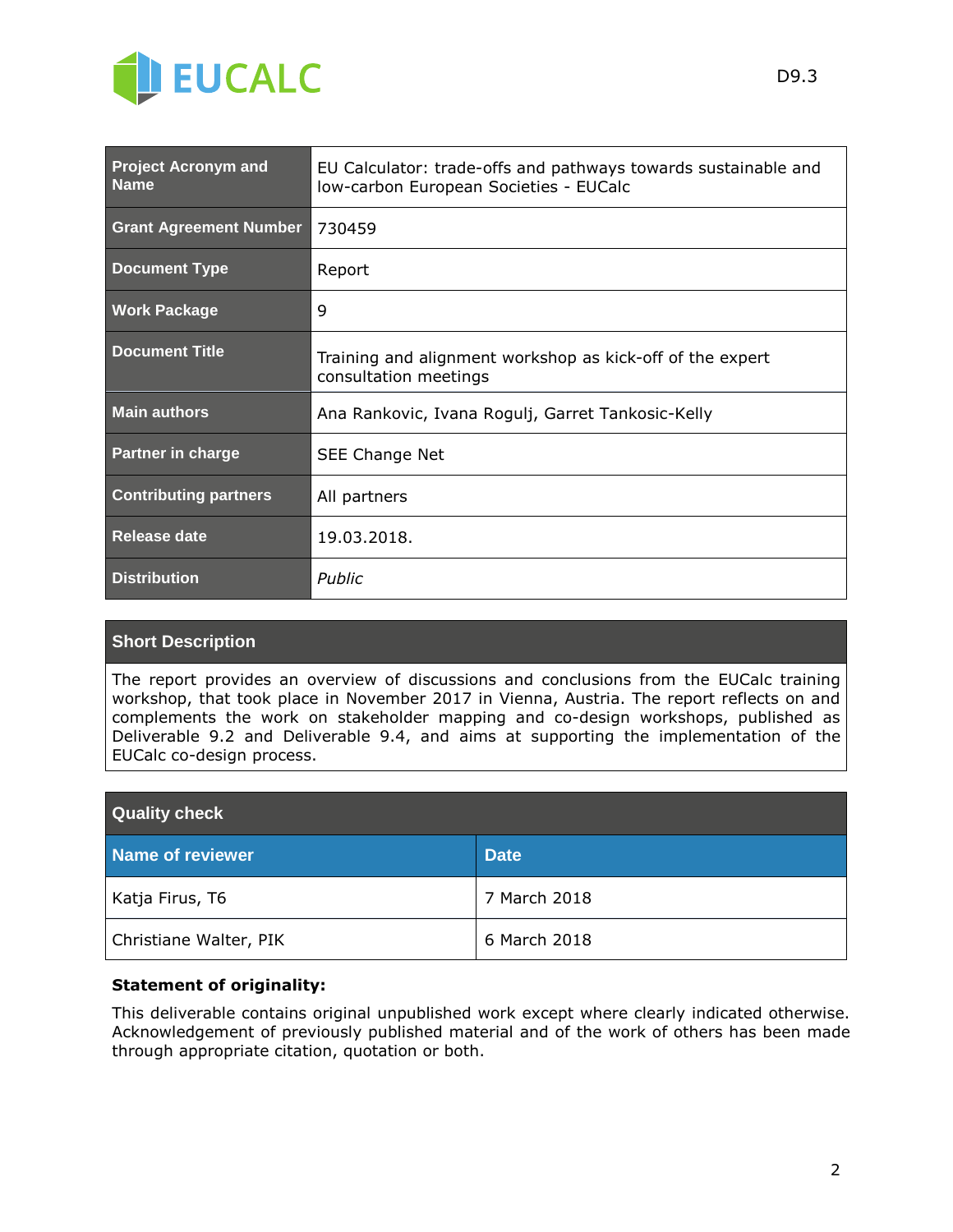

## **Table of Contents**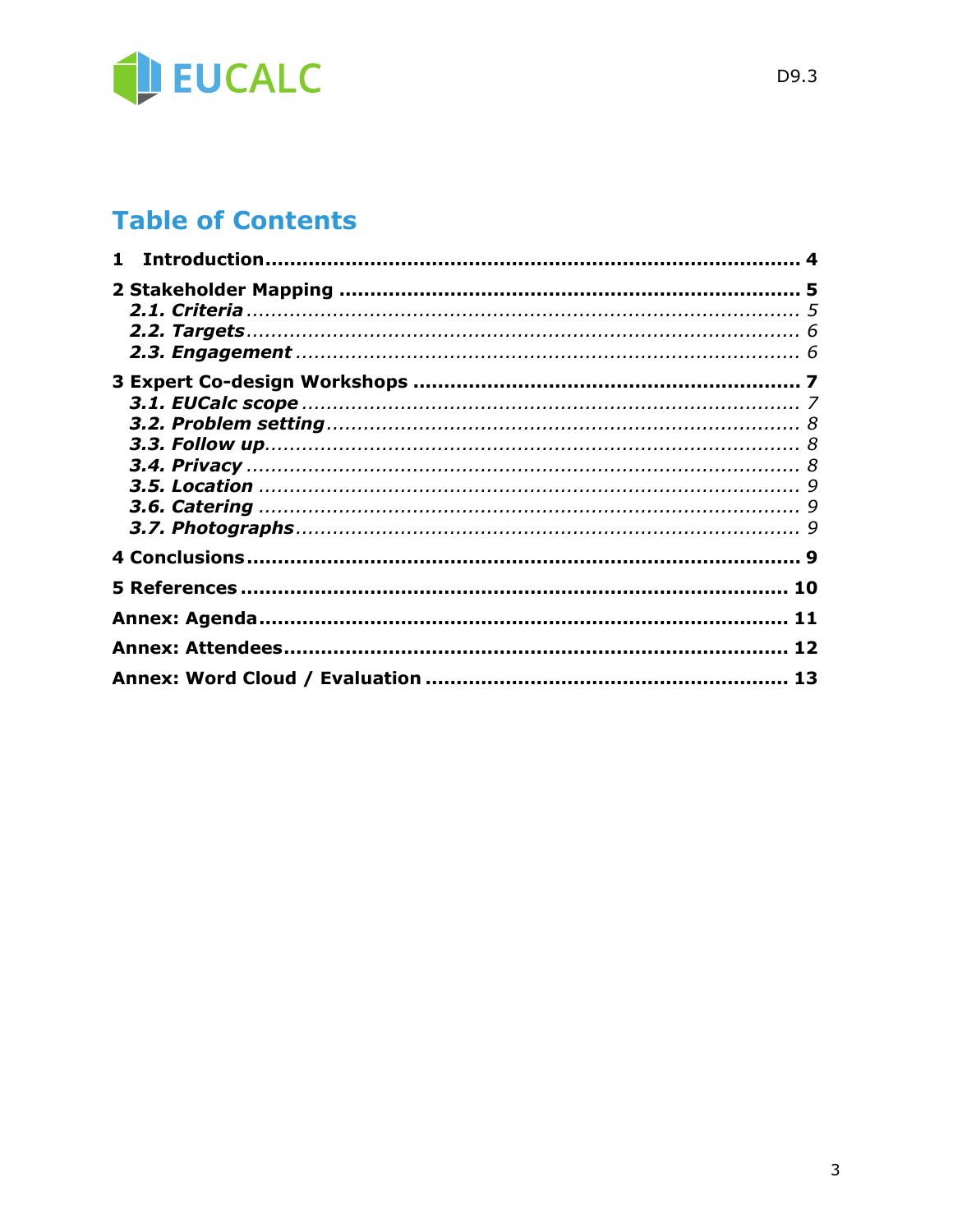

#### <span id="page-3-0"></span>**1 Introduction**

 $\overline{a}$ 

In this report, we summarize presentations, discussions, and our key takeaways from the training workshop for the EUCalc expert consultation meetings that took place back to back with the 3<sup>rd</sup> EUCalc Assembly meeting, in November 2017 in Vienna, Austria. The report complements the standard setting work on stakeholder mapping and co-design workshops, published as Deliverable 9.2 and Deliverable 9.4 respectively.

The two mentioned deliverables were produced collaboratively at an early stage of the codesign process and this training workshop in Vienna created an opportunity for the EUCalc team to review them in the context of already implemented expert consultation meetings<sup>1</sup> and to dialogue about a range of strategies for making the most productive use of stakeholder input based on lessons learned.

The workshop was therefore timed to incorporate the experience from the WP1 and WP5 expert consultation workshops and to support the realization of co-design events in 2018, entailing adjustment of timing compared to what was anticipated in the DoA.

The workshop involved 20 members of the EUCalc team, representing all 13 partner organizations. It included highly interactive, plenary and small group, discussions.

Some of our key takeaways include the following and are presented and highlighted in boxes throughout this report.

- ❏ It is preferable to have a clear idea of levers and potential ambition levels prior to a workshop in order to focus discussions; however we should also be open to adding levers if the expert consultation reveals need.
- ❏ Mapping of invitees, speakers, and participants for geographic, gender and sector diversity will be desirable in terms of ensuring the project reaches out to all potential sets of supporters.
- ❏ Workshop invitees are the basis of a network of influencers and supporters for all future steps within the project related to i) call for evidence, ii) communication, iii) dissemination, and iv) the use and wide dissemination of the EUCalc tool.
- ❏ Private sector is the target group that we need to make most additional effort to include in the consultation process and all future parts of the process, including i) call for evidence, ii) communication, iii) dissemination and iv) the use and wide dissemination of the EUCalc tool.
- ❏ A separate consultation process with policy makers, focusing on European Parliamentarians' offices and especially the rapporteurs and members of ITRE (Committee on Industry, Research and Energy) and ENVI (Committee on the Environment, Public Health and Food Safety) committees.
- ❏ Efforts should be made to coordinate with and integrate inputs from our sister projects INNOPATH and REINVENT especially in the stakeholder process.

 $1$  WP1 workshop "Exploring lifestyle changes in Europe", June 2017 (see Deliverable 1.6) and the WP5 workshop "Electricity Supply-modeling challenges and solutions for a low carbon Europe", October 2017 (see Deliverable 5.4).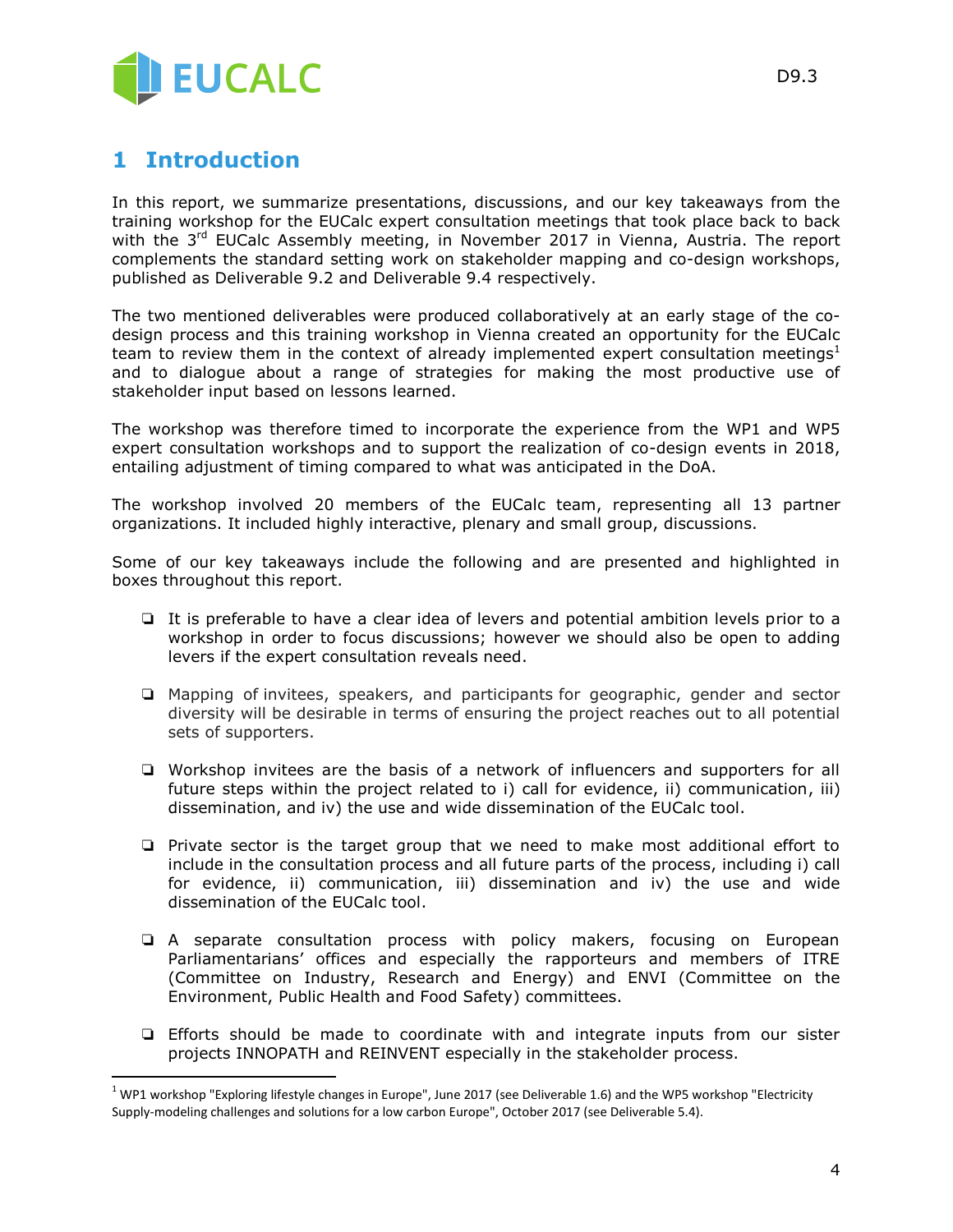

For more information on the framework for Stakeholder mapping and to see detailed guidelines for the preparation and organization of the EUCalc Co-design events, please consult the following reports on the EUCalc website:

- ❏ [Deliverable 9.2 Stakeholder mapping](http://www.european-calculator.eu/wp-content/uploads/2017/07/EUCalc_D9.2_Stakeholder-mapping.pdf)
- ❏ [Deliverable 9.4 Method for implementation of EUCalc co-design process](http://www.european-calculator.eu/wp-content/uploads/2017/07/EUCalc_D9.4_Method-for-implementation-of-EUCalc-co-design-process_FINAL.pdf)

### <span id="page-4-0"></span>**2 Stakeholder Mapping**

#### <span id="page-4-1"></span>*2.1. Criteria*

The workshop began by reviewing and discussing the criteria for stakeholder mapping and engagement.

The stakeholder mapping is led by the respective WP leaders with support from SEE Change Net, other EUCalc partners, and the Advisory Board. Its purpose is to identify expert individuals/institutions across Europe who can best contribute to the EUCalc co-design process in terms of i) validating the findings of sectoral analysis and ii) filling information gaps identified during the analysis.

Like described in Deliverable 9.2, following the initial scoping, the stakeholder prioritisation is guided by the SCL (saliency, credibility & legitimacy) framework which highlights the three key factors regarding the production of "usable science" in informing decision and policy making:

- ❏ Saliency (relevance),
- ❏ Credibility (scientific soundness),
- ❏ Legitimacy (unbiased conduct that considers, among other factors, differing views and positions).

As discussed during the workshop, the three criteria have proven useful thus far in assessing the relative importance of stakeholder participation and support, in terms of collecting expert input (credibility) and at the same time capturing the richness of scientific and social debate on a specific matter (e.g. legitimacy following from different expert views and perspectives across geographies or sectors). Since the EUCalc tool is primarily intended for use by policy and decision makers in EU institutions, businesses and civil society, the engagement of scientific officers and experts within these institutions / businesses / organizations is expected to contribute to the EUCalc's relevance (saliency).

**Takeaway: As part of a small-group exercise, each WP team produced a map of institutions/stakeholders, clustered according to levers and hot-button issues that ought to be discussed in the upcoming WP(x) expert consultation workshops and according to their predominant roles (ex. knowledge providers, end users, etc.), which will be further expanded as part of the Stakeholder Log (see Deliverable 9.2).**

**Takeaway: The EUCalc Linkedin group has been established as a professional networking tool to help share contacts regarding known expert stakeholders and**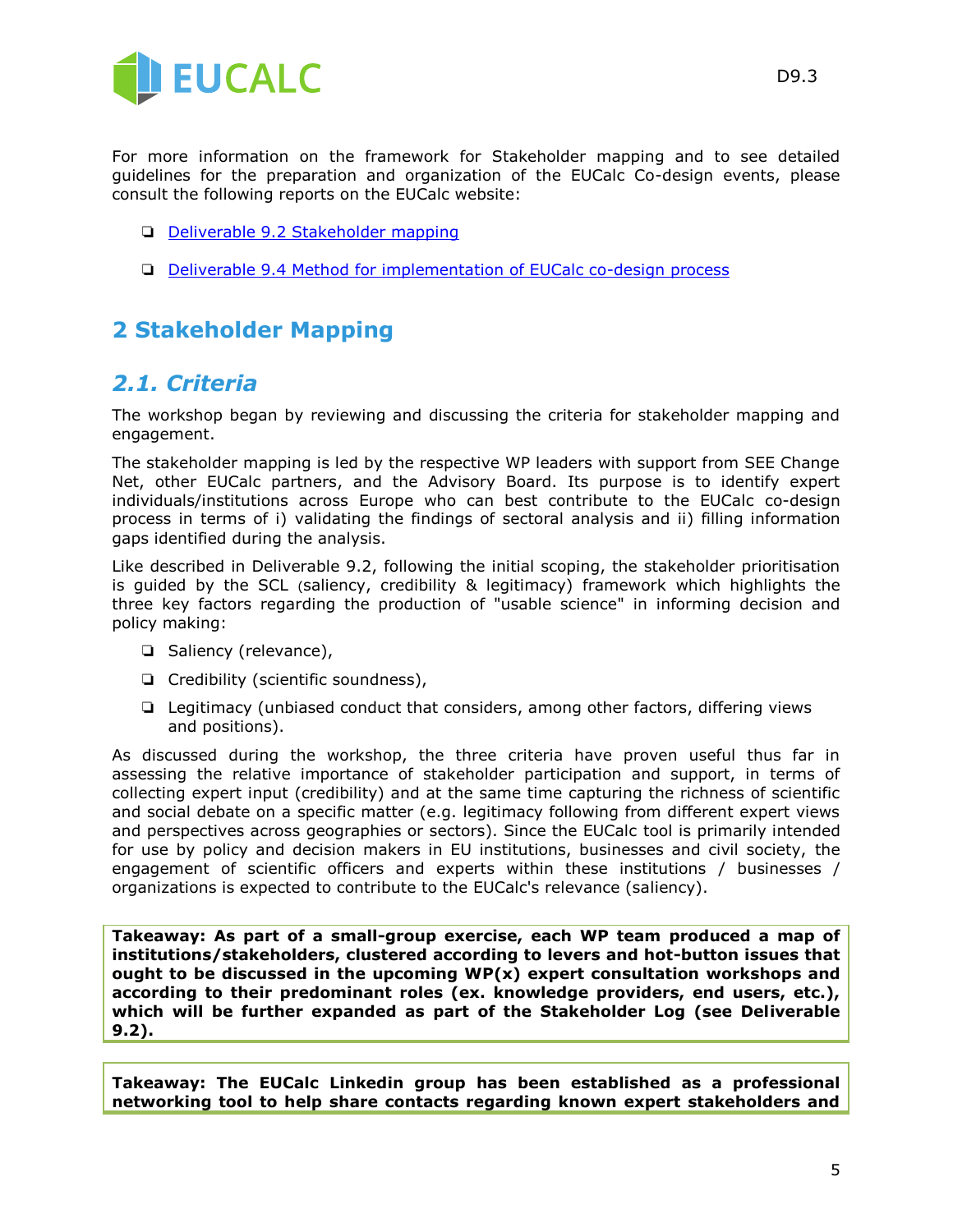

**identify reach out to new possible contactees/experts, especially in the private sector.** 

**Takeaway: [EUCalc](http://www.european-calculator.eu/) is one of three critical HORIZON 2020 projects whose results contribute to the work of the EC High-level Panel of the European Decarbonisation Pathways Initiatives (EDPI). As a way to foster cooperation and interaction between the projects (EUCalc, REINVENT, INNOPATHS), the EUCalc team will invite and include REINVENT and INNOPATHS representatives in the stakeholder co-design events and follow-up consultations.**

**Takeaway: Following the lessons learned from implemented expert consultation workshops, the private sector is the target group that we need to make most additional effort to include in the consultation process and all future parts of the process including i) call for evidence, ii) communication and iii) dissemination of the EUCalc tool.**

**Takeaway: In line with the criteria for stakeholder engagement in expert codesign workshops, a separate consultation process will take place with policy makers, focusing on European Parliamentarians offices and especially the rapporteurs and members of ITRE and ENVI committees.**

#### <span id="page-5-0"></span>*2.2. Targets*

As already noted in Deliverable 9.2, to arrive at a desired list of stakeholders who will be useful, relevant, meet gender and geographic spread criteria to make sure that they are truly representative, the EUCalc partners however need to create a much larger list of possible candidates, review them against the criteria and then assuming leakage invite probably 3 or 4 times as many stakeholder than ideally needed. During the workshop, we discussed and agreed on specific target numbers.

**Takeaway: At least 100 stakeholders need to be identified in each WP, of which ideally 30 of them, but at least 20 will take active part in the EUCalc co-design process, either by participating in the workshops or through other means of engagement.** 

**Takeaway: Of those involved, at least 10 stakeholders per WP should participate and send feedback as part of the Call for Evidence consultation process. Others should be engaged through communication tools (Tweets, News, etc.)**

#### <span id="page-5-1"></span>*2.3. Engagement*

Given the types of stakeholders we intend to make links with (e.g. busy, geographically dispersed, etc.) it is not always possible to ensure desired representation in the expert consultation workshops. Therefore, calling a co-design workshop remains a critical, but not a single step, of our stakeholder mapping and engagement strategy.

As discussed during the workshop, stakeholder mapping and engagement should be seen as a longer process of making valuable links through mapping, contacting, inviting, engaging,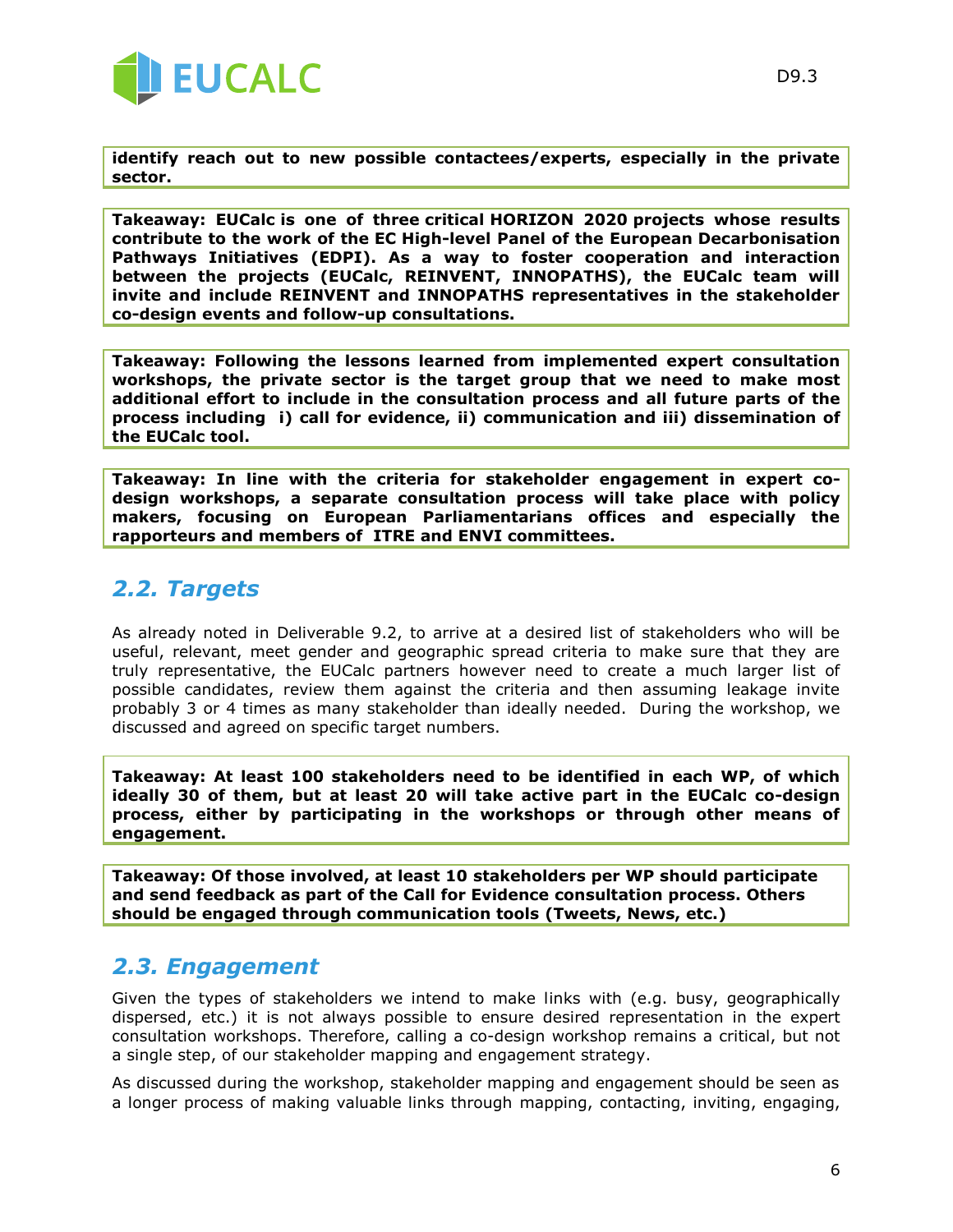

surveying, and if necessary visiting<sup>2</sup> to make sure that by the time the Call for Evidence is launched each WP has at least 20 if not 30 stakeholders who are engaged and ready to support and promote the EUCalc.

Additionally, in order to incentivise higher response and participation rate, we agreed to the following:

**Takeaway: Workshop invitation letter should be sent at least 3 months in advance to allow invited stakeholders to plan accordingly. Follow up phone calls are advised given that many invitees are busy persons with an overflowing inbox and limited time to respond to emails from unknown correspondents.**

**Takeaway: The workshop invitation letter should give a good indication of the EUCalc purpose, and accordingly also of stakeholders/expert contribution, by highlighting the fact that the EUCalc is one of three critical HORIZON 2020 projects whose results feed into the EC High-level Panel of the European Decarbonisation Pathways Initiatives (EDPI) and is specifically designed for facilitating fact based debate amongst policy and decision makers. Policy input and expert networking aspects of the EUCalc workshops should be clearly indicated, as well as the high esteem of the EUCalc team (partners).**

**Takeaway: Stakeholders who could not take part in the workshops should remain part of consultations, unless otherwise requested. This relates to sharing of workshop related material (e.g. published on the EUCalc website), consequent feedback/conversation and later i) call for evidence, ii) communication and iii) dissemination of the EUCalc tool.**

### <span id="page-6-0"></span>**3 Expert Co-design Workshops**

#### <span id="page-6-1"></span>*3.1. EUCalc scope*

 $\overline{a}$ 

As described in detail in D9.4, to the extent possible, stakeholders should be briefed early in the process about the purpose, scope and boundaries of the EUCalc project, as well as its intended end-uses and -users. This perspective is assumed to enable the stakeholders to better understand their roles and to generate inputs and ideas useful to the project's overall goal. This was again presented during the workshop in Vienna.

**Takeaway: The expert consultation workshop should start with a brief overview of the EUCalc (scope and methodology) followed by clarifying Q&A discussion. SEE Change Net team, together with the professional facilitator, will provide timely advice to the WP(x) lead partners about the content and delivery of such presentation.**

 $2$  This may mean that resources allocated to bringing stakeholders to workshops might have to be re-allocated to allow travelling to visit key stakeholders; esp. in the case of the private sector.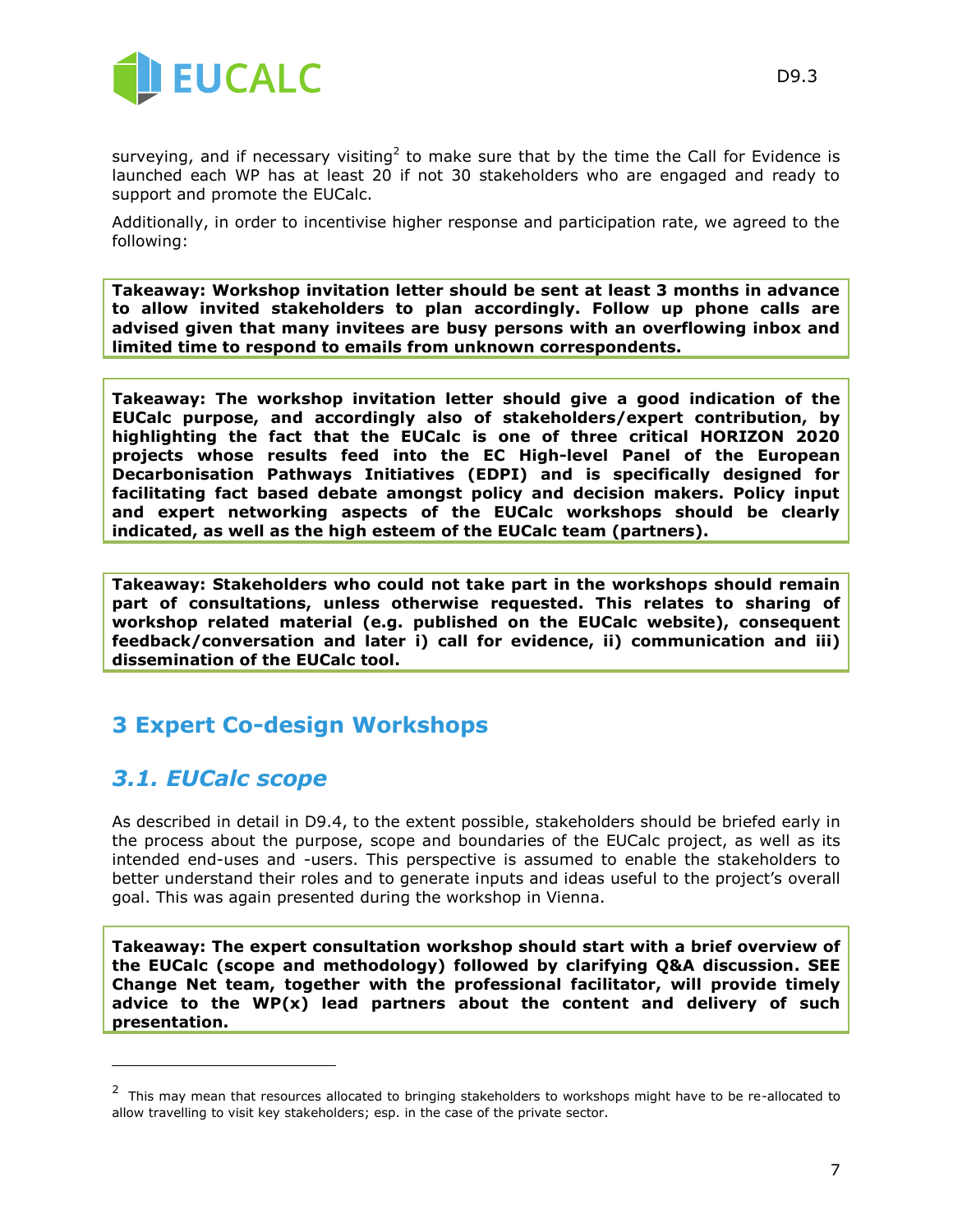

#### <span id="page-7-0"></span>*3.2. Problem setting*

As already indicated in Deliverable 9.4, given a close relationship between problem-setting and solution-finding, the WP teams should clearly state questions to be answered or gaps to be filled so that the stakeholders understand the specific task or problem they are asked to address.

There has been already a well established practice of preparing and sharing the discussion material ahead of the workshop, which should be continued in the future.

**Takeaway: Ahead of the workshop, the respective EUCalc partner in charge of the workshop, together with the SEE Change Net and the respective WP lead support, should prepare the following materials to be given to participants:**

- ✓ **Brief overview of the EUCalc (scope and methodology)**
- ✓ **Brief overview of the literature reviewed and key findings of the WP/sectoral analysis**
- ✓ **Key questions and issues of the workshop including where possible a draft description of levers and ambition levels and/or outputs**
- ✓ **Worksheets and other forms that should be completed during the workshop or facilitate workshop goals and objectives**

#### <span id="page-7-1"></span>*3.3. Follow up*

As already noted in Deliverable 9.4, after the workshop has been implemented, the EUCalc partner in charge of the workshop and SEE Change Net will draft a report that summarizes the information on what was learned or confirmed during the workshop. The report should also include the information on next steps and how the findings from the workshop will be used to inform additional research and shaping of the EUCalc tool.

**Takeaway: WP leads, with support from SEE Change Net team, should produce the workshop report within 3 months after the workshop at the latest. The report will either serve as the final project Deliverable or feed into it.** 

**Takeaway: Designing follow up modalities that enable stakeholders to continue to cooperate constructively is critical. Follow up modalities should/may include some of the following:**

- ✓ **The workshop evaluation**
- ✓ **Feedback to the workshop report or WP(x) page on the EUCalc website**
- ✓ **Consequent survey/questionnaire**
- ✓ **Tele conference call on a specific issue**
- ✓ **Recommend additional stakeholders/contacts for consultations (Linkedin)**
- ✓ **Other actions as required**

#### <span id="page-7-2"></span>*3.4. Privacy*

Deliverable 12.1 specifies procedures in regard to ethical issues for the involvement of external participants in the research. It provides information on the informed consent procedure that will be implemented for the participation of humans. The deliverable 12.1 serves all project partners as a guidance document.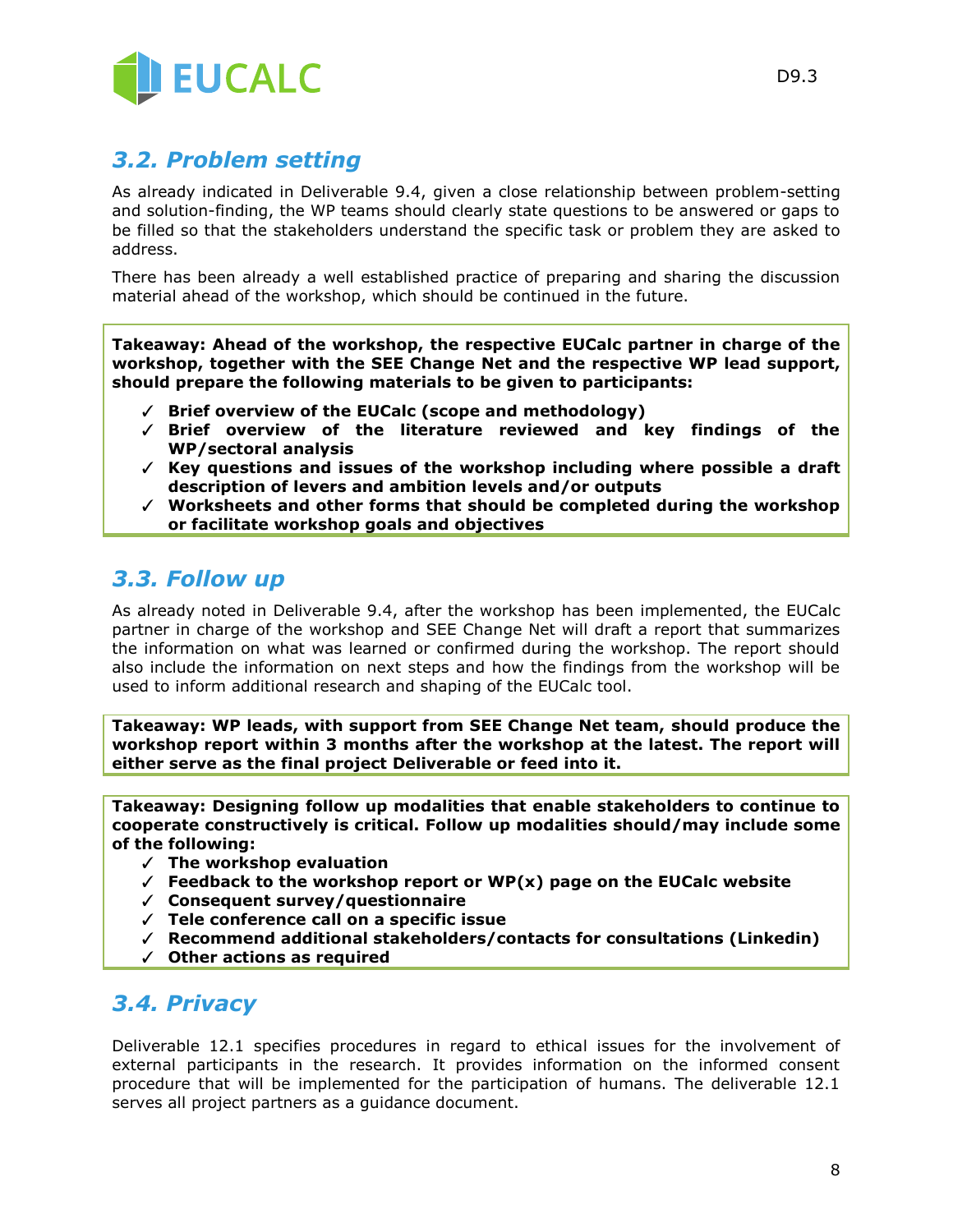

**Takeaway: To make sure that invited stakeholders understand in advance of attending the workshop how the workshop will be conducted and how information from it will be used, SEE Change Net will include the Informed Consent Form as part of the Terms of agreement in the online registration for the workshop (in addition to signing a copy at the workshop).**

#### <span id="page-8-0"></span>*3.5. Location*

As already indicated in Deliverable 9.4, selecting locations for workshops, including back to back events, is likely to determine to a great extent the profile of stakeholders represented.

**Takeaway: Consider venues/locations that enable minimum carbon footprint and maximum representation**

#### <span id="page-8-1"></span>*3.6. Catering*

Beginning with the expert consultation workshop in Brighton, the EUCalc workshops have evolved to reduce events' carbon footprint: carafes and glass containers instead of plastic bottles, reduced packaging and plastic items, minimum printed material and proper vegetarian lunch to reduce meat products.

**Takeaway: Consider catering services that can support producing and executing a plan of event working towards a better and resource efficient food system.**

#### <span id="page-8-2"></span>*3.7. Photographs*

We need quality photographs from the workshops for the EUCalc Newsletter, website and social media.

**Takeaway: Consider hiring professionals or renting equipment to support taking high quality photographs during the workshops.**

### <span id="page-8-3"></span>**4 Conclusions**

Co-design with and engagement of relevant experts and stakeholders (Policy Makers and Planners, Academia and Science. Civil Society, Private Sector) is a critical component to the building of, and later dissemination and usage of the European Calculator (EUCalc).

The training workshop created an opportunity to align the EUCalc team on the organisation and implementation of expert consultation workshops and has provided important information to those who will organise workshops in the future. It has also allowed the EUCalc team to get to know the professional facilitators (and vice versa) which will also allow an easier alignment of the implementation of expert consultation workshops.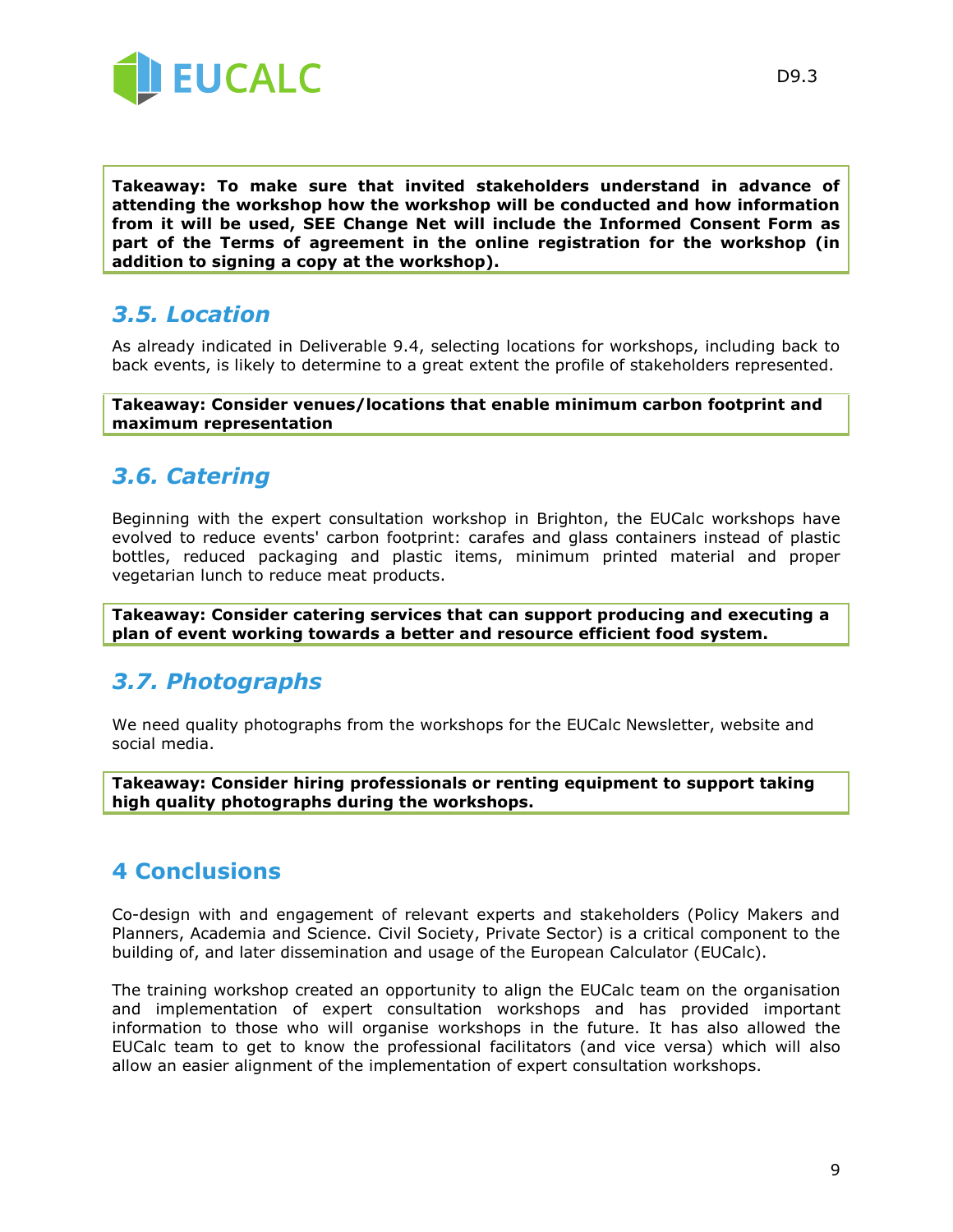

While it is recognised that the EUCalc partners have extensive networks, experience in stakeholder consultations and in depth knowledge in their specialist field the main conclusion of this alignment exercise is that it has helped to broaden thinking about the range and profile of stakeholders, to create a uniform information gathering opportunity across all work packages and link specialist knowledge across WP's, between stakeholders and amongst sister INNOPATH and REINVENT partners in a way that breaks down silos and encourage comparability and common understanding around challenges and pathways.

The training workshop complemented the standard setting work on stakeholder mapping and expert consultation workshops, already published as Deliverable 9.2 and Deliverable 9.4 respectively. In other words, the three deliverables D 9.2, 9.3 and 9.4 can be considered a "package" of standards and guidelines for organising the EUCalc co-design process.

#### <span id="page-9-0"></span>**5 References**

EUCalc (2017): Stakeholder mapping (Deliverable 9.2) EUCalc (2017): Method for implementation of EUCalc co-design process (Deliverable 9.2) EUCalc (2017): Exploring lifestyle changes in Europe to the horizon 2050 (Deliverable 1.6) EUCalc (2017): Ethics requirements – procedures and criteria to identify research participants in EUCalc – H – Requirements No. 1 (Deliverable 12.1)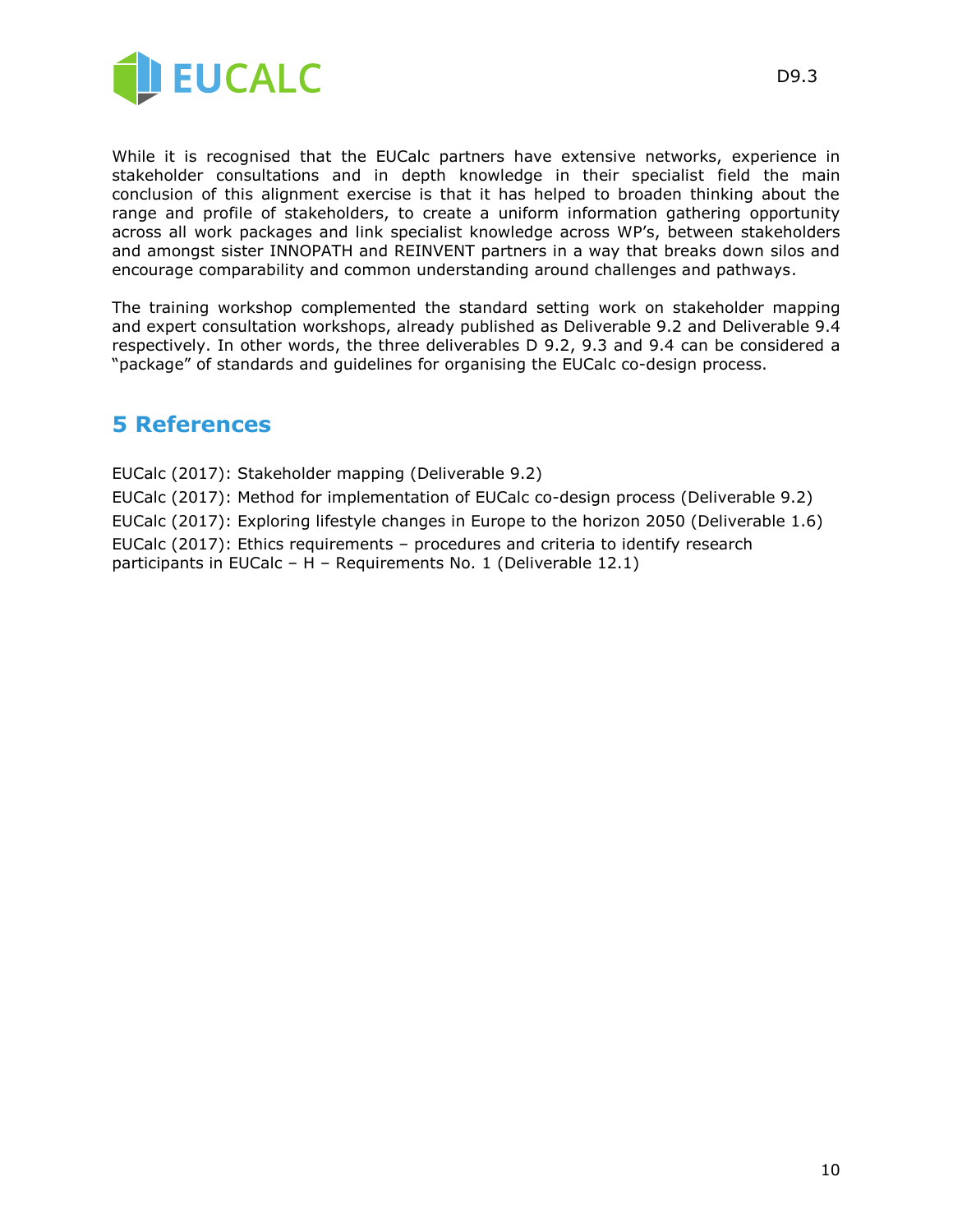

### <span id="page-10-0"></span>**Annex: Agenda**

#### **European Calculator 3rd Project Meeting**

#### **"Training and alignment workshop as kick-off of the expert consultation meetings" Annotated Agenda**

| Thursday, 16th November 2017. (URANIA, Uraniastraße 1, 1010 Vienna, G) |                                                                                                                                                                                                                                                             |  |  |  |
|------------------------------------------------------------------------|-------------------------------------------------------------------------------------------------------------------------------------------------------------------------------------------------------------------------------------------------------------|--|--|--|
| When?                                                                  | What?                                                                                                                                                                                                                                                       |  |  |  |
| 9:00                                                                   | Stakeholder engagement alignment workshop - URANIA top level floor                                                                                                                                                                                          |  |  |  |
| 9:20                                                                   | Welcome, Workshop Goals, Overview of Day:<br>Introduction of goals (Garret SEE Change Net).<br>What experience of stakeholders to date; II. Which types of stakeholder? III Are you already<br>organizing a workshop and when? (facilitator: Adrian, 4sing) |  |  |  |
| 9:40                                                                   | What we want from stakeholders:                                                                                                                                                                                                                             |  |  |  |
|                                                                        | <b>Slides presentation (Ana SEE Change Net)</b>                                                                                                                                                                                                             |  |  |  |
|                                                                        | Criteria for selection of stakeholders: What are their needs and what inputs do we need<br>from them?                                                                                                                                                       |  |  |  |
|                                                                        | Present how we prepare a workshop: see the selection of stakeholders as sources of<br>legitimacy and knowledge;                                                                                                                                             |  |  |  |
|                                                                        | Examples from existing workshops of people who were key source of information/actor for<br>$\overline{\phantom{a}}$<br>using it/also insider/outsider. Include detractors: tool not a mode.                                                                 |  |  |  |
| 10:00                                                                  | <b>Discuss</b>                                                                                                                                                                                                                                              |  |  |  |
|                                                                        | <b>Stakeholder mapping:</b>                                                                                                                                                                                                                                 |  |  |  |
|                                                                        | Adrian helps participants tack between theory and practice. Participants start working:<br>Form small groups (corresponding to up-coming co-design workshops) and name the levers                                                                           |  |  |  |
|                                                                        | and hot-button issues that really must be discussed in up-coming workshops;                                                                                                                                                                                 |  |  |  |
|                                                                        | Given these levers and hot button issues, who would be the people needed for this? Name<br>people as well as institutions.                                                                                                                                  |  |  |  |
| 10:20                                                                  | <b>Invitees for the Work Packages.</b>                                                                                                                                                                                                                      |  |  |  |
|                                                                        | Adrian shows graphic: "Importance of stakeholder for bringing in expertise" and "Importance of<br>stakeholder as a user of end product":                                                                                                                    |  |  |  |
|                                                                        | Groups place mapped stakeholders on these graphs;                                                                                                                                                                                                           |  |  |  |
|                                                                        | Review the issues and graphs in plenary                                                                                                                                                                                                                     |  |  |  |
|                                                                        | Have an overview at the end of "are we missing anybody"?                                                                                                                                                                                                    |  |  |  |
| 11:00-11:20                                                            | <b>Coffee Break</b>                                                                                                                                                                                                                                         |  |  |  |
| 11:20                                                                  | Beyond workshops, e.g. calls for evidence/spreading use of EU Calc                                                                                                                                                                                          |  |  |  |
|                                                                        | Slides (Ana SEE Change Net) and we discuss:                                                                                                                                                                                                                 |  |  |  |
|                                                                        | How we make sure that stakeholders feel their input is included.                                                                                                                                                                                            |  |  |  |
|                                                                        | How we make sure the input is indeed integrated.<br>$\overline{a}$                                                                                                                                                                                          |  |  |  |
|                                                                        | What concrete questions do we ask stakeholders in the meetings?<br>$\qquad \qquad \blacksquare$                                                                                                                                                             |  |  |  |
|                                                                        | And remember, what we want with different categories of stakeholder may be distinct.<br>$\overline{\phantom{a}}$                                                                                                                                            |  |  |  |
|                                                                        | Request to populate on-line tables (Stakeholder log) with the contacts we already have.                                                                                                                                                                     |  |  |  |
|                                                                        | How to turn from discrete opportunity into an on-going one.<br>$\overline{\phantom{a}}$                                                                                                                                                                     |  |  |  |
|                                                                        | How to broaden the list.<br>$\overline{\phantom{a}}$                                                                                                                                                                                                        |  |  |  |
|                                                                        | If key people are not in the room, how do we get them on-board.                                                                                                                                                                                             |  |  |  |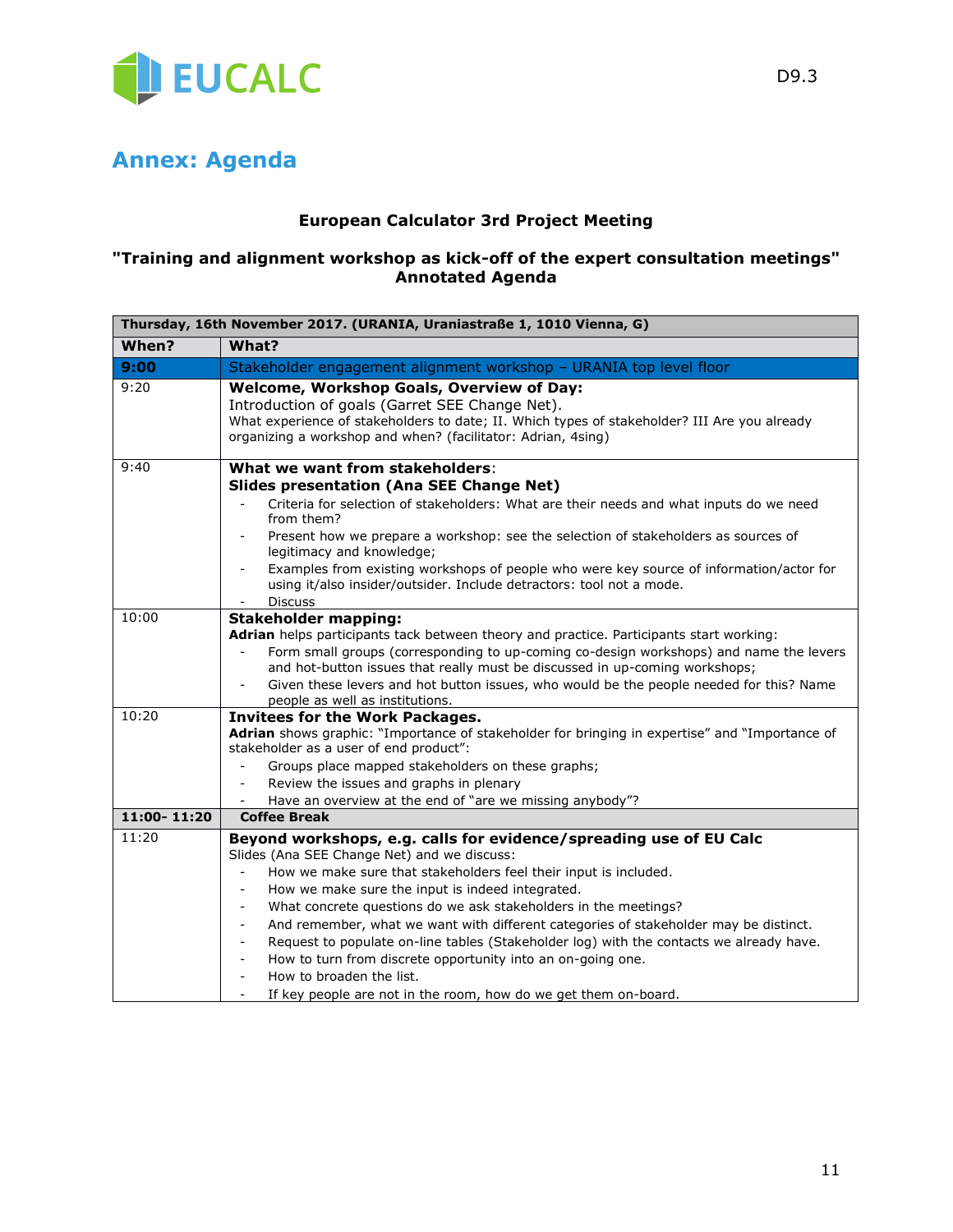

## <span id="page-11-0"></span>**Annex: Attendees**

| <b>Name</b>  | Surname        | <b>Organization</b>     |
|--------------|----------------|-------------------------|
| Jonathan     | <b>Buhl</b>    | Facilitator (assistant) |
| Francesco    | Clora          | <b>UCPH</b>             |
| Luis         | Costa          | PIK                     |
| Alex         | Finck          | <b>CMF</b>              |
| Katja        | Firus          | T6ECO                   |
| Bernd        | Hezel          | <b>CMF</b>              |
| Judit        | Kockat         | <b>BPIE</b>             |
| Jürgen       | Kropp          | PIK                     |
| Vincent      | Matton         | Climact                 |
| Farahnaz     | Pashaei Kamali | TU Delft                |
| Ana          | Rankovic       | <b>SEE Change Net</b>   |
| Marc         | Stettler       | Imperial                |
| Garret       | Tankosic-Kelly | SEE Change Net          |
| Adrian       | Taylor         | Facilitator             |
| Emily        | Taylor         | Climact                 |
| <b>Boris</b> | Thurm          | <b>EPFL</b>             |
| Stefania     | Tron           | ÖGUT                    |
| Marc         | Vielle         | <b>EPFL</b>             |
| Christiane   | Walter         | PIK                     |
| Hannes       | Warmuth        | ÖGUT                    |
| Rachel       | Warren         | <b>UEA</b>              |
| Wusheng      | Yu             | <b>UCPH</b>             |
| Laszlo       | Zentko         | Pannon                  |